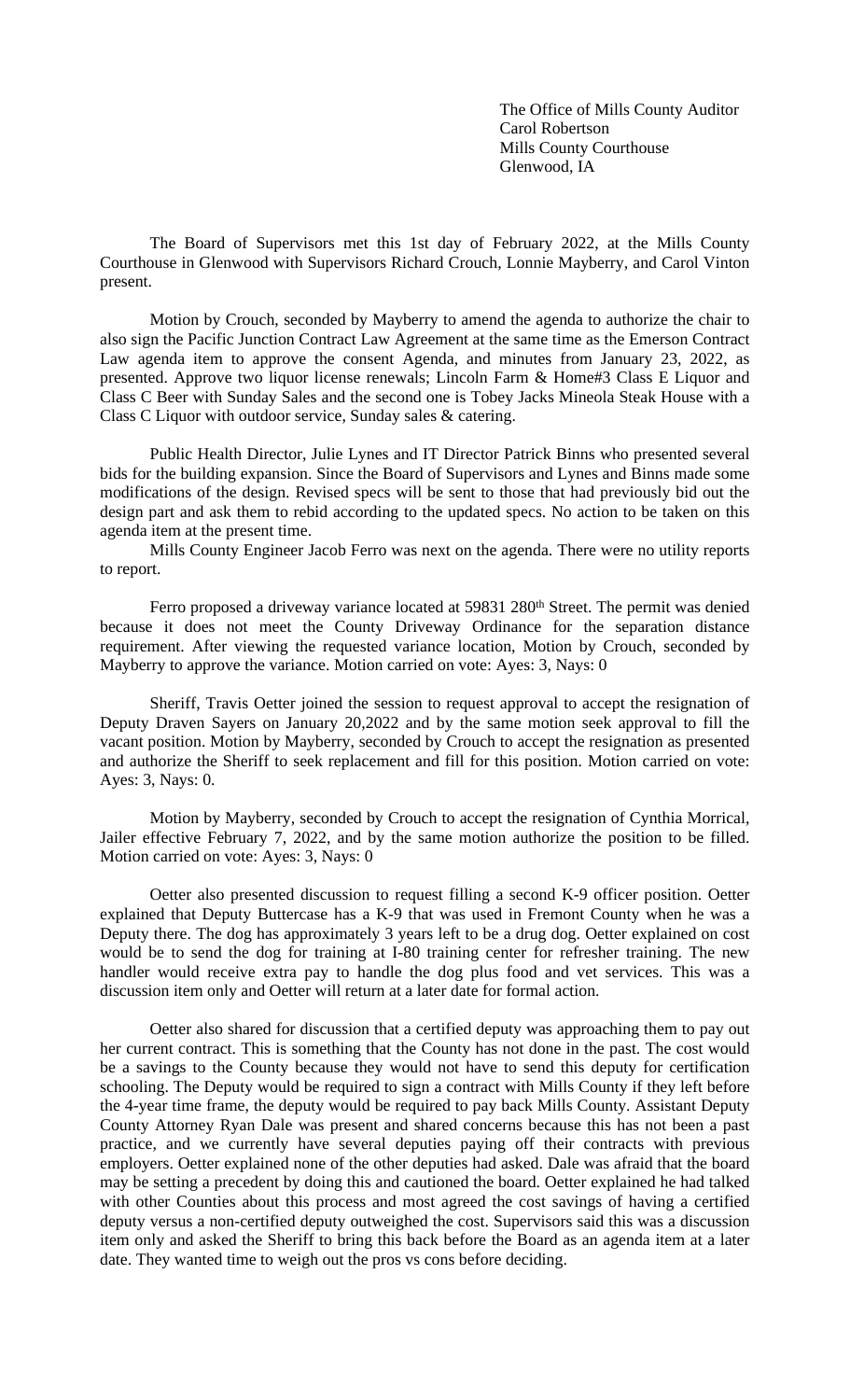Motion by Crouch, seconded by Mayberry to authorize the Chair to sign the 28E Law Enforcement Contracts between Mills County and Emerson and Pacific Junction, respectively. Motion carried on vote: Ayes: 3, Nays: 0.

Larry Hurst EMA/E911 Director, Gabe Barney, EM Specialist and Susan Wiegel, interim Communications/E911 Director were presented for updates presented by Supervisor Crouch regarding the progress of the training to add extra Coroners to assist Dr. Baer, County Coroner. Crouch was not able to attend the meeting but received updates from Dr. Baer. Baer will train the four individuals and hope within the next 6-8 months their training will be complete. Barney  $\&$ Weigel had attended the meeting to understand the process for bringing in the new coroners. One of the concerns Weigel discussed was how dispatch would know which one of the four would be on call. Wiegel stated this could be a nightmare for dispatch and suggested a group text to go out and whomever was able to take the call would accept and head to the scene and notify Dispatch who may be taking the call. Several logistic things like this still need to be worked out, there is plenty of time, but a good method needs to be determined. There will be other meetings for input and discussion.

The Mills County Libraries were present to update the board on what has happened in their Libraries during covid and after. Updates were provided by Melody Stephens of Emerson, Dawn Miller of Tabor, Tara Painter of Glenwood who also handed out information for Malvern Librarian who was unable to attend, Allison Reed Silver City Librarian along with Lynda Thomas and Linda Schoening, Silver City Library Board members. The libraries all received many ideas from each other. The Board of Supervisors thanked them for what they do and asked if they had any special projects, they needed help with besides the Boards annual contribution.

Natalie Lancial, President of Malvern Area Betterment Association was present to thank the Board for their past support of MABA and updated on the projects on which they were working. Lancial asked if the Supervisors would continue the same funding for the 22-23 fiscal year. Supervisors thanked her and explained they are currently in the budget process and did not see any concerns with maintain the same level of contribution

Gregg Schoening, Mills County Fair Board President was present to clarify the previous request by Fair Board members. Schoening thanked the Supervisors for their continued support to the Fair and 4-H that they have graciously given over the years. He explained the Fair Board revenues to Supervisor Vinton when she asked. He also stated that the Fair Board was not requesting any additional funding for the Fair & 4-H. His request was that the County extend the current funding commitment to the Fair Board for the Lakin Center note that would end this year for an additional 5 years. The Board said they would take that request under advisement and would let the Board know with the County budgets were final.

Jake Zimmerer, Olmstead, and Perry joined the session to request approval of the Contractor's application for payment #1 from Larson Backhoe Services for the stored materials in the amount of \$241,000. Zimmerer also updated they contractor plans to start on Hawley Rd. and move with the installation of the waterline to the cabins, nature center and extension recently approved to the Campgrounds area. Motion by Mayberry, seconded by Crouch to approve payment #1 to the contractor in the amount of \$241,000. Motion carried on vote: Ayes: 3, Nays:0.

Supervisor Mayberry left the session at this time. Motion by Crouch, seconded by Vinton to authorize a pay increase to Holly Jackson after completing six months as interim Zoning Administrator at a salary of \$51,774 effective on February 14, 2022. Motion carried on vote: Ayes: 2, Nays: 0.

General Discussion: The Board received the January Recorder's fees report.

There being no further business to come before the Board, they adjourned to meet on February 8, 2022.

Carol Vinton, Chair

\_\_\_\_\_\_\_\_\_\_\_\_\_\_\_\_\_\_\_\_\_\_\_\_\_\_\_\_\_\_\_\_\_\_\_\_\_\_\_

ATTEST: \_\_\_\_\_\_\_\_\_\_\_\_\_\_\_\_\_\_\_\_\_